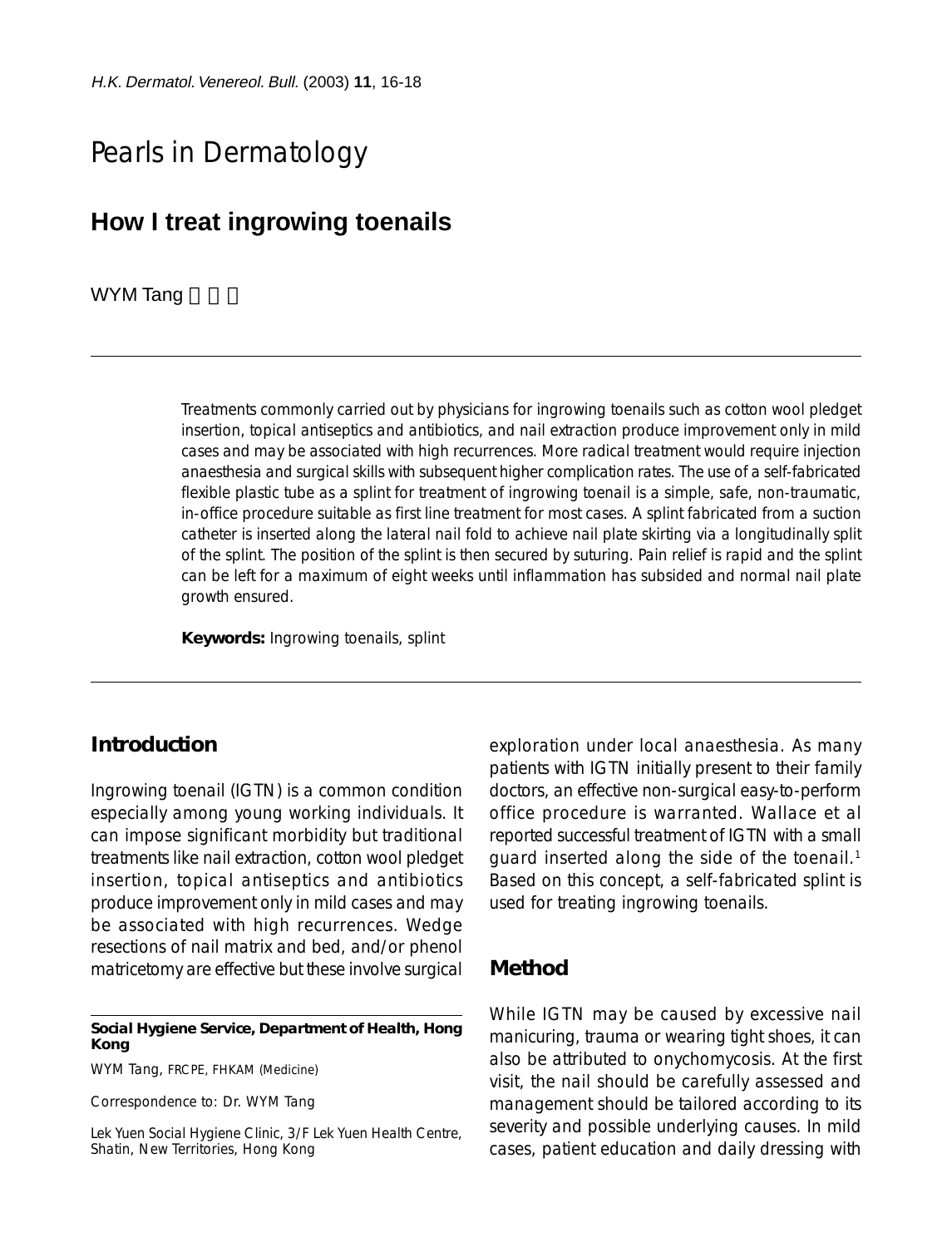1:2,000 aqueous chlorhexidine and topical antibiotic are usually sufficient. In cases with poor progress, deterioration of symptoms or recurrence, nail splinting will be performed. The splint (a longitudinally split hollow plastic tube) is prepared by cutting a short length of a suction catheter lengthwise (Figures 1a & 1b). The author usually uses a CH 08 sterile Nelaton catheter (PharmaPlast, Maersk Medical A/S), which is commonly available in many Social Hygiene clinics. Held by a pair of non-toothed forceps, the splint is inserted along the lateral nail fold of the disinfected toenail using gentle pressure. The split side of the splint should accommodate the lateral edge of the nail plate. The splint should be inserted as far back as possible towards the proximal nail fold so that a major length of the lateral nail plate is accommodated (Figure 1c). The splint is secured by nylon suture that passes through the distal nail plate without involving any soft tissue (Figure 1d). Sometimes, difficulty in splint insertion is encountered due to impedance by soft tissue swelling, granulation tissue, and nail impingement. A Freer septum elevator is invaluable in freeing the nail edge allowing smoother insertion. The procedure could induce a degree of pain but this is usually mild and anaesthesia is unnecessary. Anaesthesia is appropriate when there is excessive swelling or when trimming of exuberant granulation tissue is



**Figure 1.** Diagram showing the preparation of the splint, its insertion along the lateral margin of the ingrowing nail plate and its final position after suturing.